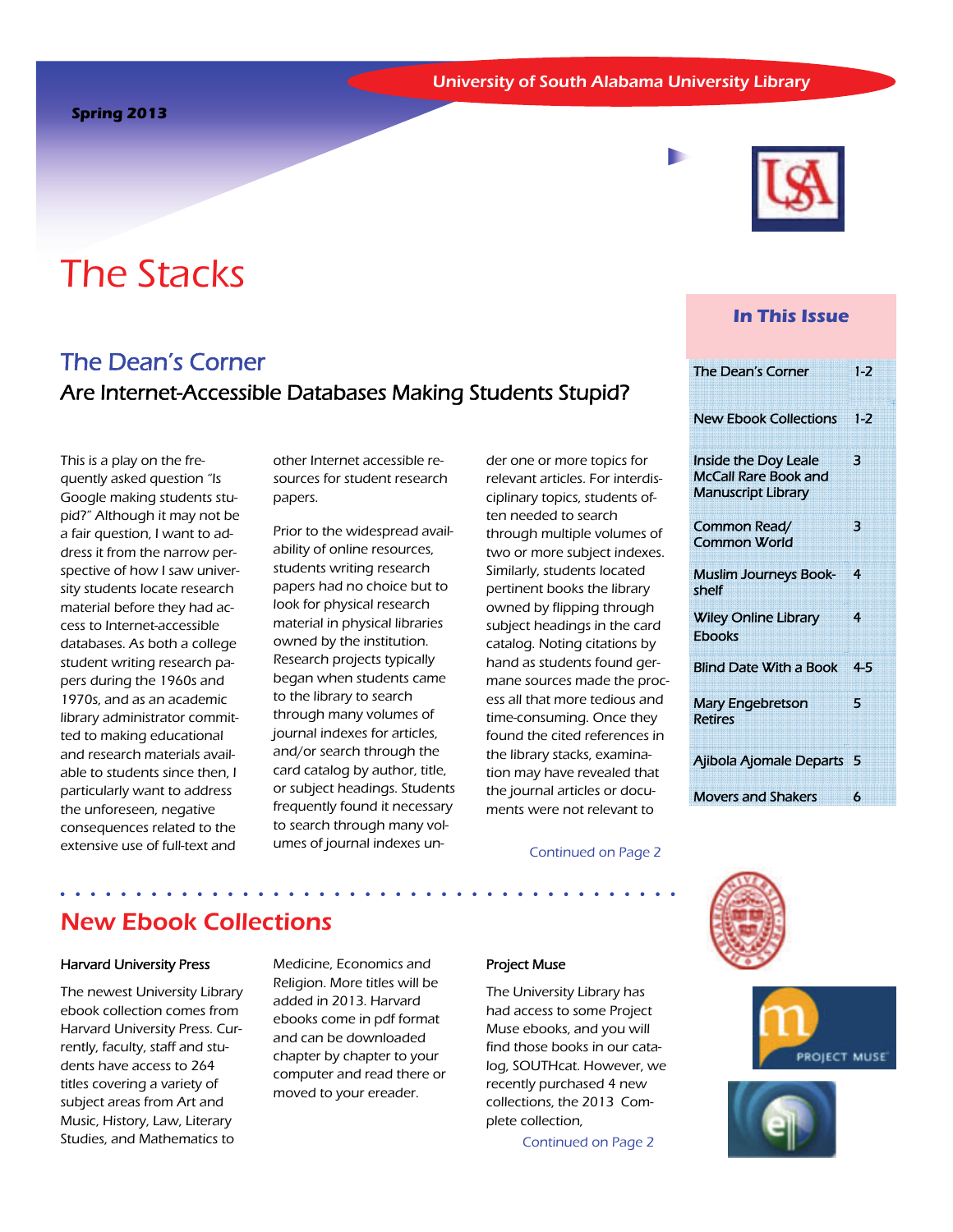### Internet-Accessible Databases

their research topic — adding even more frustration. Thus, students writing research paper before the availability of Internet-accessible databases often spent many hours in the university library gathering and reading articles and books before they could even begin to write their papers.

 ings, and indexing companies, such as H. Analyzing this labor intensive library research process further, I believe that a good percentage of students learned about authors, publishers, subject head-W. Wilson, as they went about their library research. Reference and instruction librarians, as well as the faculty, often taught students about the importance of choosing articles written by respected scholars or experts. Students often learned that there were scholarly journal titles and publishers and, as a result, could distinguish them from popular magazines and other non-scholarly sources.

The research process is dramatically different for today's university students. They no longer see or use rows of journal indexes and card catalogs when they come to the university library. If they come to the library at all to find journal articles for their research papers, university students no longer need to spend hours combing through indexes because, thankfully, publishers and database aggregators license searchable databases to libraries for students and employees to use from any Internetaccessible device. As a result, students only need to access the appropriate subject database(s), type suitable keywords into search boxes to generate a list of relevant journal articles, and then press the print command when they find a relevant article. Some libraries, such as the University Library, make it even easier than this for students by providing a "one search" tool that allows students to search multiple databases and the online catalog at the same time. Never mind that university libraries license such tools and hundreds of databases at great cost.

 education recognize or assess students' Thus, for today's students, a few keystrokes separate them from the research results needed to begin to write their research papers. Instead of finding articles in bound volumes of the library, students can peruse articles online and reject those that are not relevant. Because information, articles, or documents needed for research papers are so readily available to most students, they are not likely to have an understanding or appreciation for the interconnectedness of relationships among authors, publishers, aggregators, libraries, and consumers of information. Few institutions of higher knowledge in this regard because it is not

#### Continued from Page 1

a critical or general education requirement.

The point is that Internet-accessible databases and search engines have caused what I call an "information disconnect". Students are less and less likely to come to the physical library, ask a librarian for assistance, or have a library class in which scholarly research and publication is discussed.

So let us go back to the original question: Do Internet accessible databases make students stupid? There is no evidence to support that conclusion. So, if students include inaccurate information, unverified sources, or invalid information and citations in their papers as a result of using electronic databases, it is not the fault of database providers. The blame would lie elsewhere. Therefore, my answer to the question is both yes and no. The use of full-text Internet-accessible databases does not necessarily make students stupider, but their ready availability also does not encourage them to be smart about the scholarly publishing process.

Please send your comments to [rwood@southalabama.edu](mailto:rwood@southalabama.edu).

> Richard Wood Dean of University Libraries

# New Ebook Collections

 to your computer or to your ereader. the 2012 Complete Supplement, the 2011 Complete Supplement and the Archive Complete Supplement, giving us access to over 20,000 ebooks. These titles are being added to SOUTHcat. Project Muse ebooks come in pdf format and can be downloaded chapter by chapter

#### EBSCO Academic Collection

The EBSCO Academic Collection contains over 112,000 ebook titles and represents

a different model of ebook for the University Library, both in purchasing and in format. These ebooks are not owned by the library; they are subscriptions; if we cancel, we lose access. This new subscription model, unlike our purchased EBSCO titles, allows unlimited access; i.e., books can be checked out by more than one person at the same time. These books can be read on your computer or ereader, except the Kindle; Adobe Digital Editions does not support the Kindle.

#### Continued from Page 1

For information about other ebook collections, see the University Library's *[Elec](http://library.southalabama.edu/ebooks.html)*[tronic Books](http://library.southalabama.edu/ebooks.html) page. For information on how to use the different collections with your ereader, see Using University Library [Ebooks with Ereaders](http://libguides.southalabama.edu/ereaders). The Ebook Collection Tips tab contains usage tips for each collection we own, including whether a particular collection is compatible with a specific ereader.

> Kathy Wheeler Electronic Services/Reference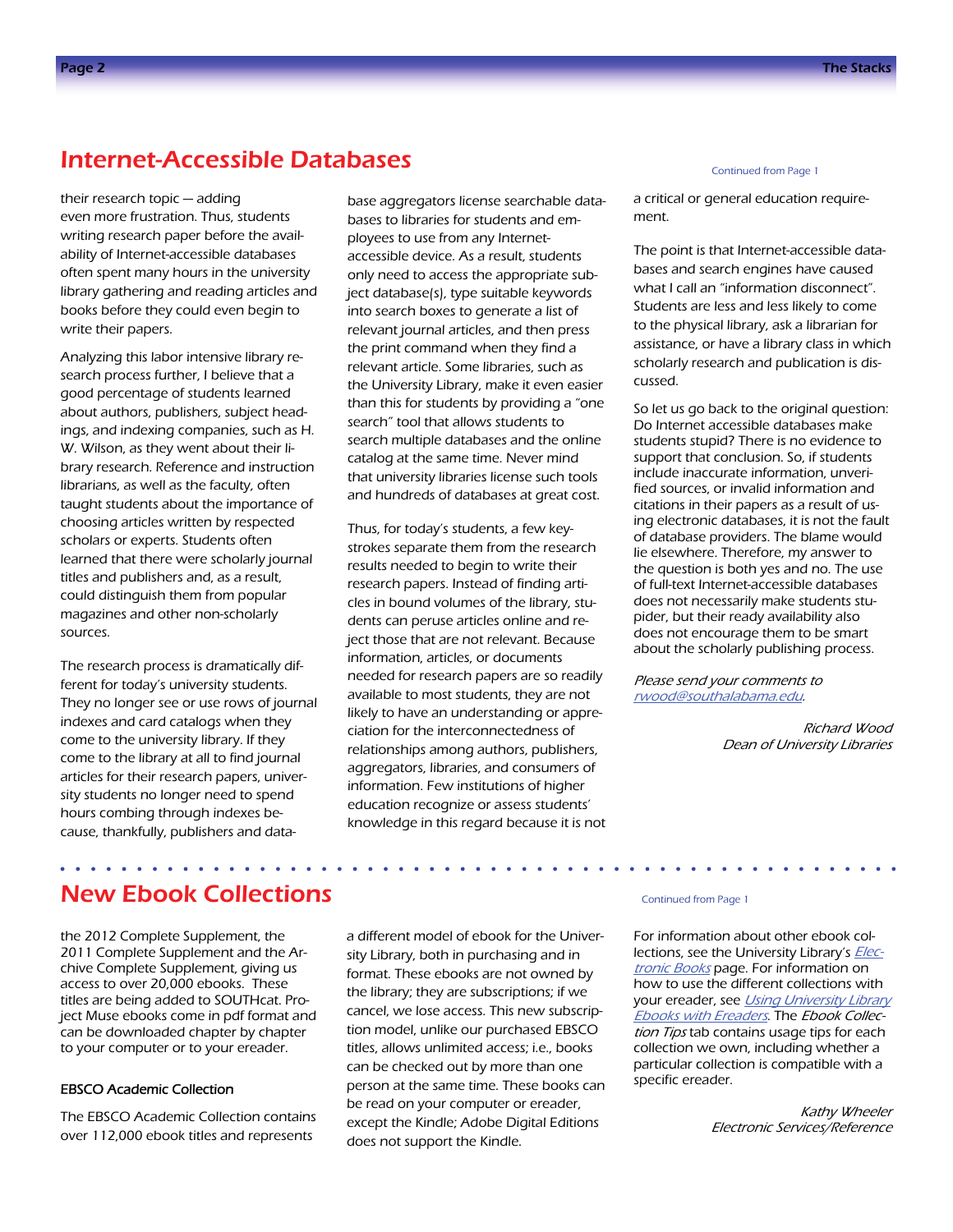# Inside the Doy Leale McCall Rare Book and Manuscript Library

On May 6, 2011, the family of Doy Leale McCall donated a collection of historical documents dating from the late eighteenth through the mid-twentieth century to The McCall Library. The collection documents the lives of approximately ten families living in Alabama and Georgia. Printed materials make up one of the larger portions of the collection, which includes advertisements, annual statements, books, broadsides, brochures, bulletins, circulars, flyers, government documents, leaflets, magazines, periodicals, reports, and sheet music. In all, there are more than 13,000 printed items dating from 1757 to the 1980s. Some of these printed items were valued at well over \$1,000 each. Here is just a short list:

Message of the Governor of the State of Alabama to Both Houses of the General Assembly Delivered November 19, 1823 (Cahawba, 1823). This report by Israel Pickens, Alabama's third governor is unique and, until now, unrecorded. It was valued at \$10,000.

Ten rare publications dating from 1819 to 1823 and dealing with the formation of the state's constitution and government, and its admission into the Union that were appraised at \$17,750.

Proceedings of the Bible Society of Alabama, Containing Its Constitution and an Address to the Friends of the Bible throughout Alabama (Cahawba, 1823). Price tag: \$8,000.

An extremely rare volume entitled Proceedings of the Grand Lodge of the Free and Accepted Masons of Alabama (Cahawba, 1823). It was valued at \$3,500.

A large format catalog dated 1851 announcing the formation of the Montgomery Manufacturing Company's iron works. The works belonged to the Winter family (one of the families that make up the collection). This important and rare document was appraised at \$6,500.

A calling card in its original envelope belonging to the Montgomery True Blues militia. Value: \$2,500.

McCall Library staff has a complete index to the 13,000+ printed items in this magnificent collection. In addition, they have finished organization of the Pickens portion of the collection. Israel Pickens and his brothers and siblings were deeply involved in the political and economic history of Alabama. Their part of the collection includes more than 6,300 letters ranging in date from 1806 to 1944, as well as numerous family account books, educational materials, and documents related to land sales and slavery.

We have now moved on to the organization of the next portion of the collection, which appears to be even larger than that of the Pickens family. An initial inventory of the collection can be found by going to [http://](http://mccalllibrary.southalabama.edu/html/manuscript/mccall_finding_aid.pdf)

[mccalllibrary.southalabama.edu/html/](http://mccalllibrary.southalabama.edu/html/manuscript/mccall_finding_aid.pdf) [manuscript/mccall\\_finding\\_aid.pdf](http://mccalllibrary.southalabama.edu/html/manuscript/mccall_finding_aid.pdf). In addition to the work on the McCall Collection, The McCall Library has also received eight linear feet of deeds, maps, and photographs relating to the Mobile Area Chamber of Commerce's subdivision of and sale of lots on Dauphin Island from the 1950s to the 1980s. That collection is closed for processing.

Director Carol Ellis McCalll Rare Book and Manuscript Library



# Common Read/Common World

The University has chosen Half the Sky: Turning Oppression into Opportunity for Women Worldwide by Nicholas D. Kristof and Sheryl WuDunn as the book for its Common Read/Common World program to take place during the 2013-2014 academic year. Half the Sky addresses the problems caused by the inequality and oppression of women in the developing world.

The University Library, in support of this program, has purchased ten copies of the book and placed them on 7 Day Library Reserve, meaning they can be

checked out for a week. These books can be found at the library's Circulation desk and have the following call number: HQ 1236.5 .D44 K74 2010.

In addition, the library has purchased eight copies of the dvd, Half the Sky. These are currently In Process but will be placed in the Instructional Media Center on the First Floor North.

For more information about the University's Common Read/Common World program, see

[http://www.southalabama.edu/publicrelation](http://www.southalabama.edu/publicrelations/pressreleases/2013pr/040213.html) [s/pressreleases/2013pr/040213.html](http://www.southalabama.edu/publicrelations/pressreleases/2013pr/040213.html) 

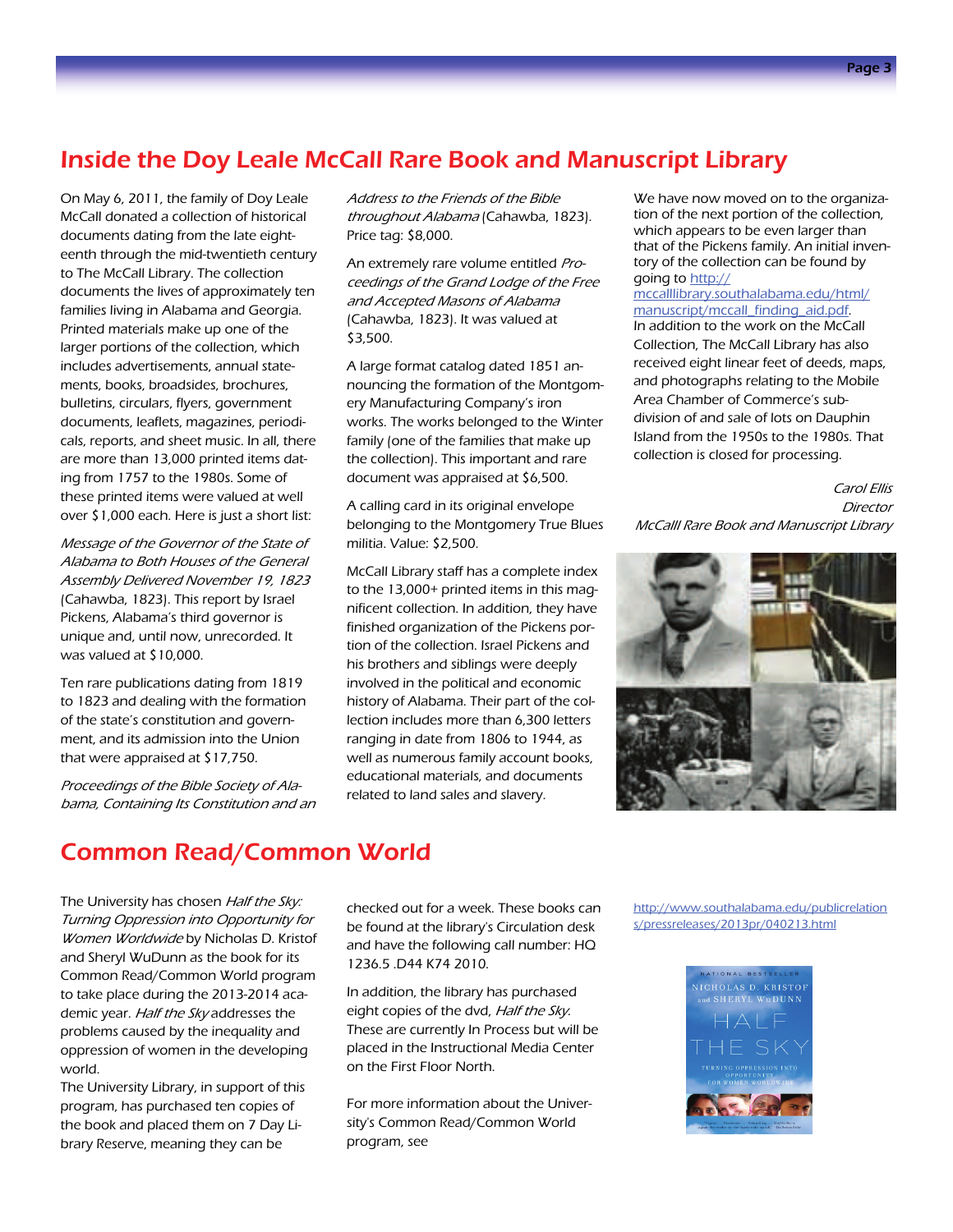### Muslim Journeys Bookshelf

The University Library is one of 840 libraries and state humanities councils across the country selected to receive the Bridging Cultures Bookshelf: Muslim Journeys from the National Endowment for the Humanities (NEH) and the American Library Association (ALA). The program aims to familiarize public audiences in the United States with the people, places, history, faith and cultures of Muslims in the United States and around the world.

The books and films comprising the Bookshelf were selected with the advice of librarians and cultural programming experts, as well as distinguished scholars in the fields of anthropology, world history, religious studies, interfaith dialogue, the history of art and architecture, world literature, Middle East studies, Southeast

Asian studies, African studies, and Islamic studies.<br>Access for a year to *[Oxford Islamic Stud-](http://libproxy2.usouthal.edu/login?url=http://www.oxfordislamicstudies.com)*

[ies Online](http://libproxy2.usouthal.edu/login?url=http://www.oxfordislamicstudies.com) is part of the grant. Visit the Library's homepage and choose E-Reference.

contact Elizabeth Rugan, 460-7025, or erugan@southalabama.edu. For information about these new materials, please visit [http://](http://libguides.southalabama.edu/muslim) [libguides.southalabama.edu/muslim](http://libguides.southalabama.edu/muslim) or

This collection is located in the University Library's IMC on the First Floor North.

> Beth Rugan Reference & Instruction Librarian



### Wiley Online Library Ebooks

 these specific modules: Computer Science The University Library recently purchased books from the Wiley Online Library in and Engineering (154 titles), Environmental Chemistry (94 titles), Environmental Engineering (16 titles), Nanotechnology (71 titles), Neuroscience (25 titles) and Public Administration and Management (24 titles), for a total of 384 titles.

There is currently no way on the Wiley homepage to limit to only those books

 we bought will have an open lock icon for which we have access, but the ones

after the title. Wiley Online Library ebook titles have also been cataloged and added to **SOUTHcat**, so you can also search for them there by limiting to University Library Electronic Books.

> Kathy Wheeler Electronic Services/Reference

### **WILEY FONLINE LIBRARY**



### Blind Date With a Book

One of the libraries many goals is to come up with innovative ideas that keep the students engaging with the library. The faculty and staff are constantly searching for new ways for students to both utilize and enjoy the library. Recently the USA University Library created a display for the month of February, referred to as, "Go on a Blind Date with a Library Book." The display received positive feedback and the books were well circulated.

The display was done in conjunction with Valentine's Day, as the idea stems from a blind date concept. Staff and Faculty members were asked to pick their favorite book in the library. The books were then wrapped in craft paper, with only the barcode left in view. Three to four words were written on the outside of each book, explaining ambiguously the content of the book. A sign was put with the display, inviting students to treat themselves to a new adventure with a new book.

The display consisted of 19 different books and only one was not checked out. Several students commented on how much they enjoyed the display. The display was also featured in the Vanguard under the JagLife section. The library plans to continue this initiative next year.

> *Abigail Sherman Library Technical Assistant*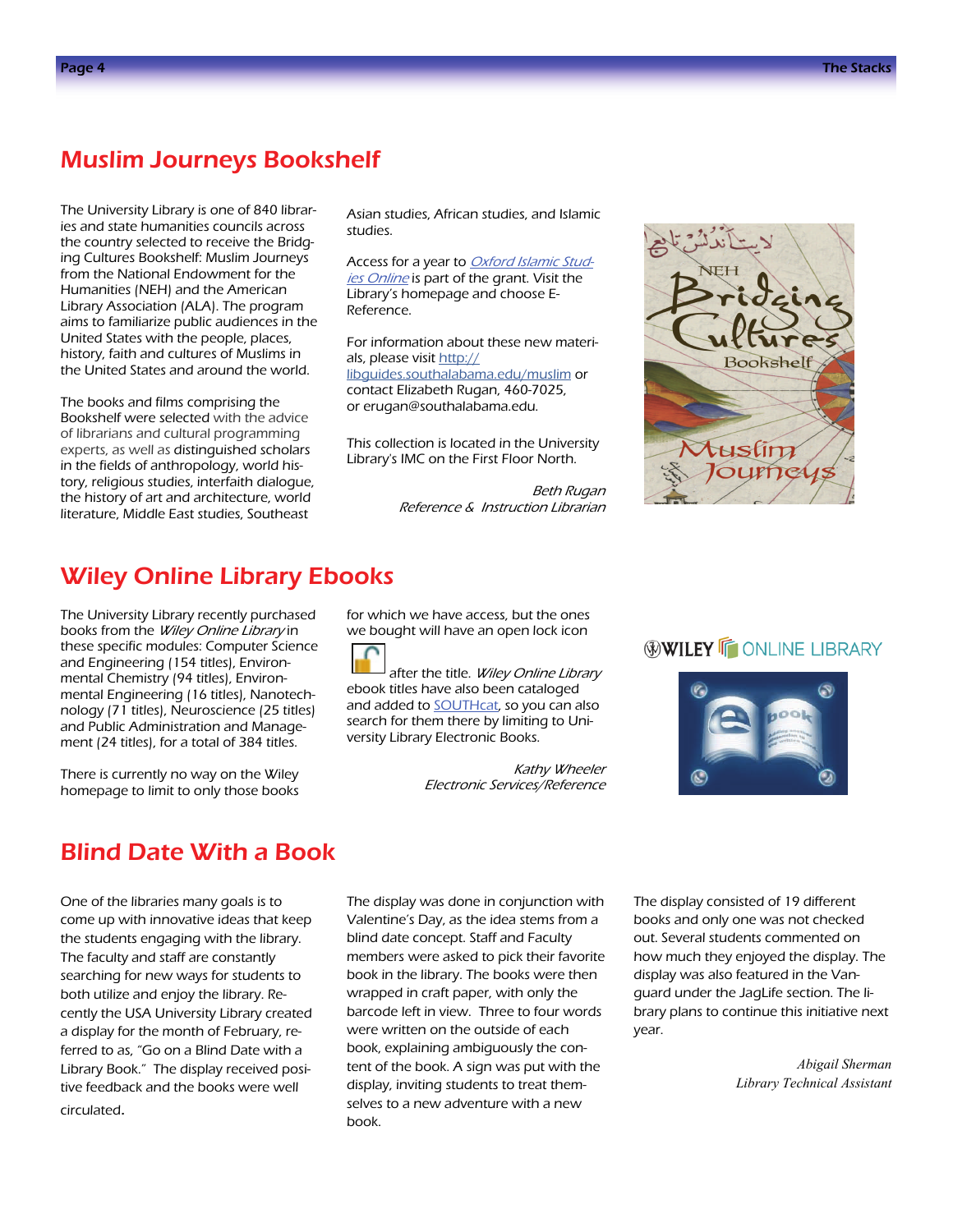# Blind Date with A Book Display





### Bon Voyage, Mary Engebretson!

 versity Library these days. There is Things are different around the Unichange in the air-a legend has retired. Mary Engebretson, Head of Reference and Coordinator of Access Services for the University Library, has retired after 28 years of service to the University of South Alabama community.

 tenure at the university. While it As head of reference, Mary has seen a great deal of changes in librarianship; indeed Mary has overseen many of these changes during her would be impossible to list everything that Mary has done to better serve the students and faculty of the university, a few particular things stand out in her distinguished career.

 Mary has grown the library's book collection with NAAL funds; overseen the acquisition of and transition of print journal subscriptions to electronic; provided access to library services via a library homepage; added

computer workstations for students and faculty; and overseen the renovation of the library. Of course, if you asked Mary, she would say that she didn't do any of these things--she would say that we all did them.

Thank you, Mary for your wonderful years of service to the library and university. You will be missed. Best Wishes for a wonderful retirement!

> Beth Rugan Reference & Instruction Librarian



### Goodbye, Ajibola

After several years with the University Library, our Management Systems Specialist, Ajibola Ajomale, is departing for a new job at SSI.

Goodbye and good luck, Ajibola! We wish you the best in your new position.